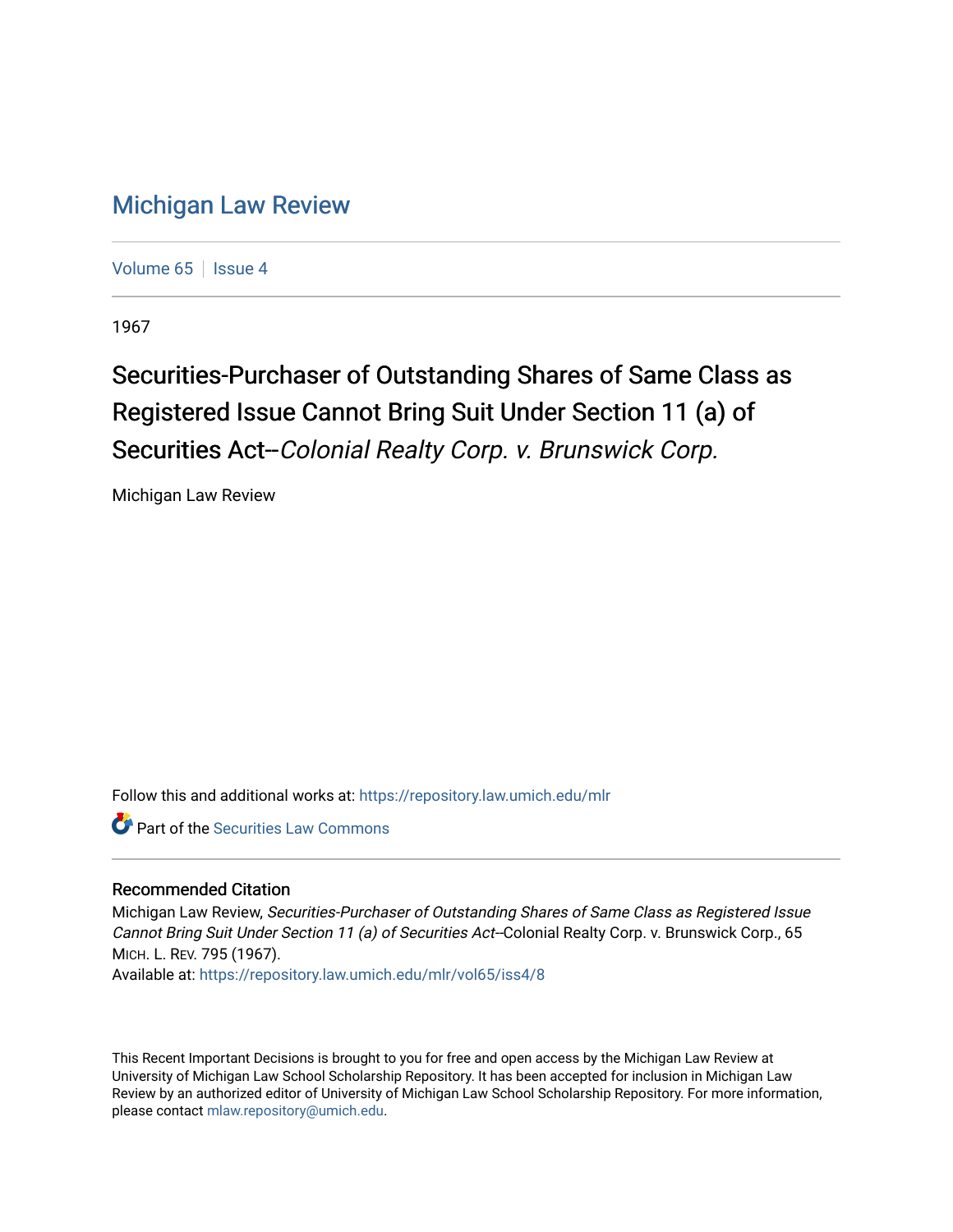## **SECURITIES-Purchaser of Outstanding Shares of Same Class as Registered Issue Cannot Bring Snit Under Section 11 (a) of Securities Act**  *--Colonial Realty Corp. v. Brunswick Corp.\**

Pursuant to section 5 of the Securities Act of 1933,<sup>1</sup> defendantseller filed a registration statement covering a large issue of debentures and the common stock issuable upon their conversion.<sup>2</sup> Through a series of purchases on the open market beginning four months after this filing, plaintiff acquired a large amount of defendant's outstanding common stock. Subsequently, the market value of the common stock dropped and plaintiff sustained a considerable loss on its investment. Although it conceded that it had not purchased any of the shares converted from the registered issue of debentures, plaintiff instituted a suit for damages<sup>3</sup> claiming, *inter alia,* that alleged material misstatements in the registration statement gave it a right to recover under section 11 of the Securities Act,<sup>4</sup> which provides in relevant part that:

(a) In case any part of the registration statement, when such part became effective, contained an untrue statement of a material fact or omitted to state a material fact required to be stated therein or necessary to make the statements therein not misleading, *any person acquiring such security* (unless it is proved that at the time of such acquisition he knew of such untruth or omission) may,  $\dots$  sue  $\dots$ ." [Emphasis added.]

On defendants' motion for summary judgment, the United States District Court for the Southern District of New York dismissed plaintiff's claim. The use of the words "such security" in section ll(a) of

I. 48 Stat. 74 (1933), as amended, 15 U.S.C. §§ 77a-aa (1964). Section 5, 68 Stat. 684 (1954), 15 U.S.C. § 77e (1964), makes it unlawful to issue securities through the mails or interstate commerce unless a registration statement is in effect, except as a particular issue or transaction might be exempt from registration by § 3, 48 Stat. 75 (1933), as amended, 15 U.S.C. § 77c (1964), or § 4, 78 Stat. 580 (1964), 15 U.S.C. § 77d (1964). Section 7, 48 Stat. 78 (1933), 15 U.S.C. § 77g (1964), deals with the information required in the registration statement.

2. The registration statement covered an issue of \$25,634,400 of debentures as well as any common stock which would be converted therefrom. At the time the present suit was instituted, only 209 shares of common stock had been converted from the debentures.

3. l3etween May 2, 1961, and August 6, 1962, the plaintiff acquired over 30,000 shares of the outstanding common stock at a purchase price of over \$1,600,000. The alleged loss in value was over \$1,000,000.

4. 48 Stat. 82 (1933), as amended, 15 U.S.C. § 77k (1964). The claim under § 11 was the first count of a 39-count complaint; trial on the other counts is still pending. The other claims were made under the 1933 Act §§ 12, 48 Stat. 84 (1933), as amended, 15 U.S.C. § 771 (1964); 17, 48 Stat. 84 (1933), as amended, 15 U.S.C. § 77g (1964); the Securities Exchange Act of 1934, §§ 9, 48 Stat. 889 (1934), 15 U.S.C. § 78i (1964); lO(b), 48 Stat. 891 (1934), 15 U.S.C. § 78j(b) (1964); 15, 49 Stat. 1377 (1936), as amended, 15 U.S.C. § 780 (1964); 18, 48 Stat. 897 (1934), as amended, 15 U.S.C. § 78r (1964); and the common law.

<sup>• 257</sup> F. Supp. 875 (S.D.N.Y. 1966) (hereinafter referred to as principal case].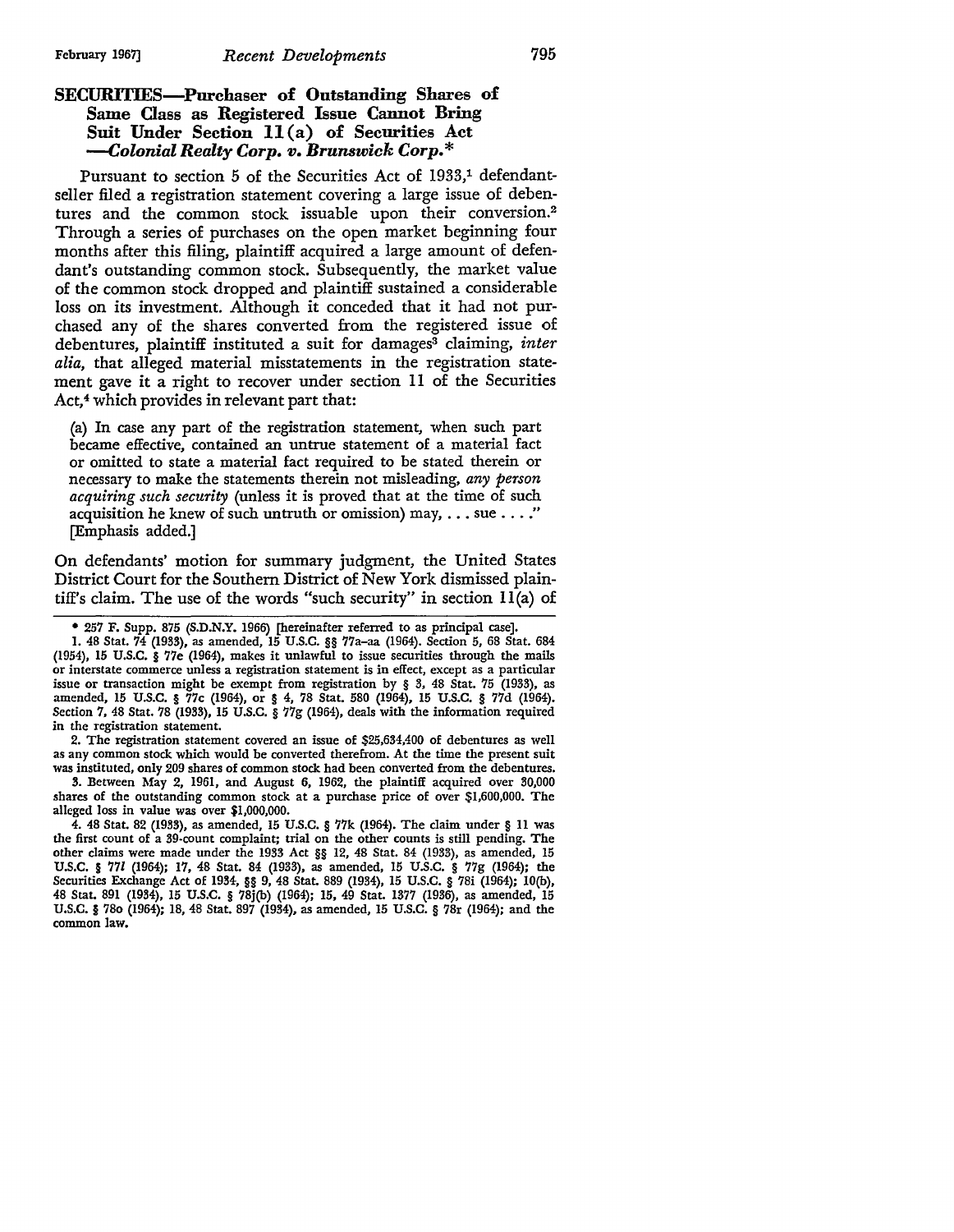the Securities Act limits the applicability of that section to securities which are, in fact, issued under the registration statement: the section does not cover *unregistered securities* even if they are of the same class.

The court in the principal case conceded that, as a matter of economic reality, the prospectus (which contained the alleged misstatement) affects, because of its wide circulation, the value of the shares outstanding at the time it is distributed, as well as that of the new issue which is the subject of the registration statement. Indeed, financial institutions, market experts, brokers, and dealers digest and analyze the prospectus, and their opinions inevitably affect market values of *all* outstanding stock.<sup>5</sup> However, in light of the act's legislative history, its general scheme of regulation, and the language contained in its other provisions, the court was compelled to deny the plaintiff's cause of action.

The Securities Act of 1933 was enacted to regulate the marketing of specific issues of securities. It requires comprehensive registration in order to assure a complete, honest, and competent disclosure of the nature and value of securities being offered to the public. The act, however, was not intended to regulate the trading of *outstanding* securities.<sup>6</sup> When the House bill which was to become the 1933 Act was presented to Congress in substantially its final form, the scope of its civil liability provisions was described as entitling

6. In the words of James M. Landis, one of the draftsmen of the House bill, who later served as SEC chairman, "throughout, its patent concern was primarily with the flow of securities from the issuer through underwriters to the public rather than with the subsequent buying and selling of the securities by the public." Landis, *The Legislative History of the Securities Act of 1933,* 28 GEO. WASH. L. REv. 29, 36 (1959).

Regulation of trading in *outstanding* securities was one of the basic purposes of the Securities Exchange Act of 1934. Generally, the *1934 Act* contemplates continuous registration of an entire class of outstanding stock through periodic filing of reports under § 12, 48 Stat. 892 (1934), as amended, 15 U.S.C. § 781 (1964), and § 13, 48 Stat. 894 (1934), as amended, 15 U.S.C. § 78m (1964). The express civil liabilities which the 1934 Act creates generally run only against the issuer and persons controlling the issuing corporation and involve very difficult matters of proof. Therefore, a buyer in the present plaintiff's shoes has a much less effective remedy under the 1934 Act than he would have under the 1933 Act if the court in the principal case had upheld his claim. For an excellent analysis and discussion of the interrelationship of the 1933 and 1934 Acts and their frequently overlapping and inconsistent disclosure requirements, see Cohen, *"Truth in Securities" Revisited,* 79 HARv. L. REv. 1340 (1966), which also contains sweeping proposals for a more coordinated system of federal securities regulation which would incorporate the more effective aspects of both Acts.

<sup>5. &</sup>quot;These arguments have the sound ring of economic reality but unfortunately they merely point up the problems involved in the present scheme of statutory regulation." Principal case at 881. There can be no dispute that the information appearing in the registration statement may have a profound economic effect on holders of all outstanding securities. For a judicial recognition of this fact, *cf.* Columbia Gen. Inv. Corp. v. SEC, 265 F.2d 559 (5th Cir. 1959), affirming the SEC's issuance of a stop order against the effectiveness of a misleading registration statement over the issuer's contention that such order could not issue if the registrant desired to withdraw the statement voluntarily since such withdrawal was of no concern to anyone other than the registrant.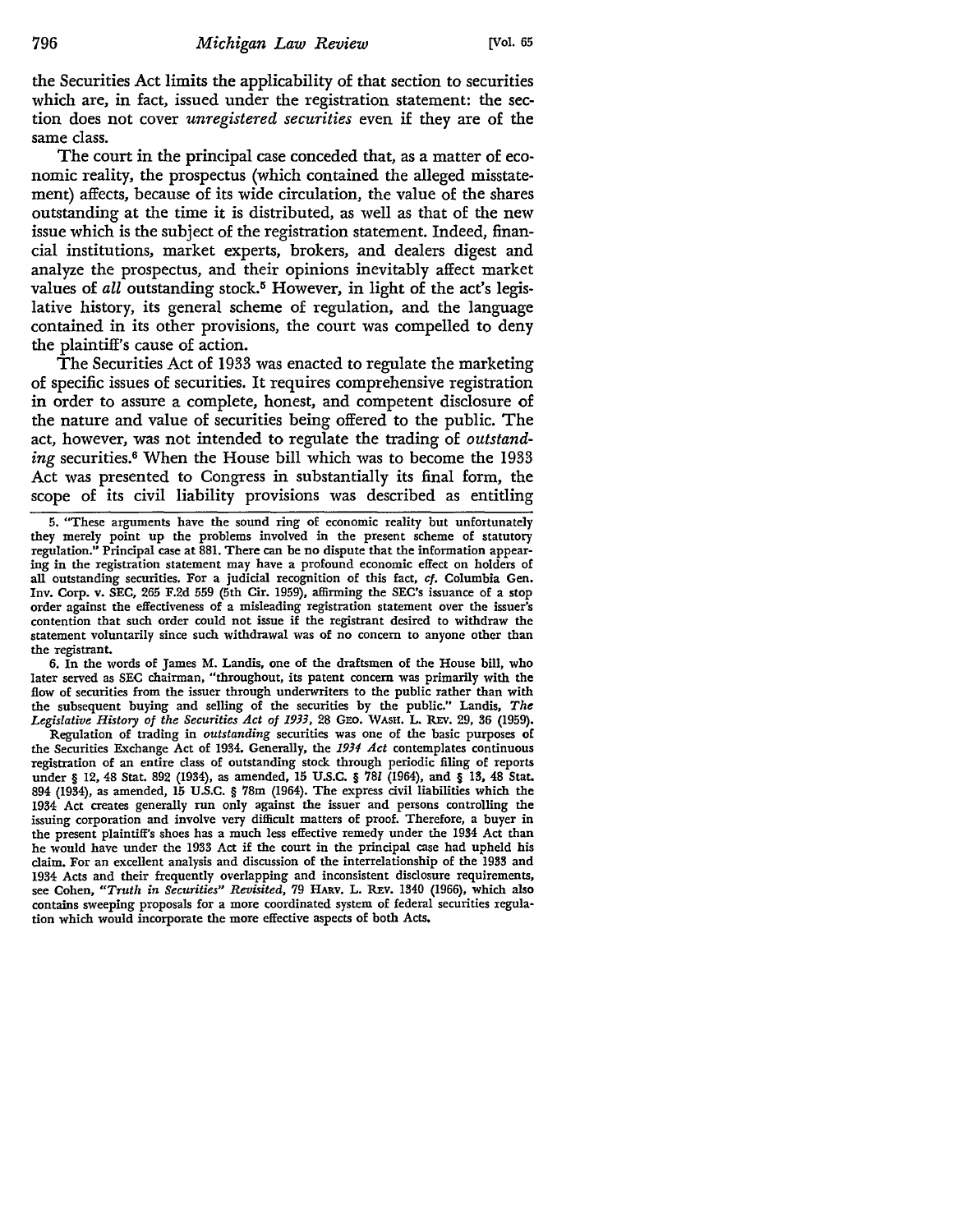". . . the *buyer of registered securities sold upon a registration statement* including an untrue statement or omission of material fact, to sue . . . . "<sup>7</sup> Since its enactment, commentators have assumed that, in view of the act's restrictive purpose, its remedial provisions are to be interpreted narrowly.<sup>8</sup>

Moreover, the basic structure of the act<sup>9</sup> leaves little doubt that Congress intended to limit strictly the civil liability which flows from non-compliance with its provisions. Procedural obstacles have been placed in the paths of would-be plaintiffs so as to limit the potentially great liability which might otherwise be incurred. Indeed, the possibility that the court would require the plaintiff to undertake the cost of the suit coupled with the generally heavy litigation expense involved therein and a short statute of limitations applicable to section 11 actions tend to discourage litigation of even substantively sound claims.10 These obstacles are evidence of the fact that the primary purpose underlying the imposition of liability

7. H.R. REP. No. 85, 73d Cong., 1st Sess. 9 (1933).<br>The bill affects only new offerings of securities sold through the use of the mails or of instrumentalities of interstate or foreign transportation or communication. It does not affect the ordinary redistribution of securities unless such redistribution takes on the characteristics of a new offering by reason of the control of the issuer possessed by those responsible for the offering.

*Id.* at 5. (Emphasis added.)

8. *E.g.*, 3 Loss, SECURITIES REGULATION 1731 n.160 (1961) [hereinafter cited as Loss] ("Presumably, however, the open-market buyer must be able to trace his particular securities to the registration statement when it covered additional securities of an outstanding class''); Cohen, *supra* note 6, at 1340, 1341, 1355-74; Flanagin, *The Federal Securities Act and the Locked-in Stockholder,* 63 MICH. L. REv. 1139, 1141 (1965); Painter, *Civil Liabilities and Administrative Sanctions Under the Securities Act of 1933,* 34 U. Mo. KAN. CITY L. REv. 185 (1966); Schulman, *Civil Liability and the Securities Act,* 43 YALE L.J. 227 (1933); Comment, *Civil Liability for Misstatements in Documents Filed Under Securities Act and Securities Exchange Act,* 44 YALE L.J. 456 (1935).

9. For summaries of the scope of the 1933 Act, see, *e.g.,* Douglas &: Bates, *The Federal Securities Act of 1933,* 43 YALE L.J. 171 (1933); Halleran &: Calderwood, *Effect of Federal Regulation* on *Distribution of and Trading in Securities,* 28 GEO. WASH. L. REv. 86 (1959); Reinoehl, *Basic Pattern and Coverage of the 1933 Act,* 34 U. Mo. KAN. CITY L. REv. 172 (1966); and authorities cited note 8 *supra.* 

10. Section 11(e) gives the court the authority to require, at its discretion, an undertaking for the costs of the suit, including attorney's fees. A summary or direced judgment may be the ground for a similar assessment of costs, should the court believe the suit to have been without merit. Generally, the costs incurred in obtaining the necessary matters of proof are extremely heavy, and there is a general tendency to avoid throwing good money after bad when an investment loss has been incurred. *Cf.* Fox v. Glickman Corp., CCH FED. SEC. L. REP. (Transfer Binder 1964-1966) ¶ 91682 (S.D.N.Y. May. 3, 1966); Dabny v. Allegheny Corp., 164 F. Supp. 28 (S.D.N.Y. 1958); Montague v. Electronic Corp. of America, 76 F. Supp. 933 (S.D.N.Y. 1948).

Section 13, 48 Stat. 84 (1933), as amended, 15 U.S.C. § 77m (1964), provides that no action may be maintained under either §§ II or 12 unless it is brought within one year after the discovery of the untrue statement or omission, and in no case more than three years after the security was bona fide offered to the public. See, *e.g.,* Shonts v. Hirliman, 28 F. Supp. 478 (S.D. Cal. 1939); Fischman v. Raytheon Mfg. Co., 9 F.R.D. 707 (S.D.N.Y. 1949); M. J. Hall &: Co. v. Johnson, 92 N.Y.S.2d 202 (Sup. Ct. 1940). *But see* Escott v. Barchriss Constr. Corp., 340 F.2d 731 (2d Cir. 1965).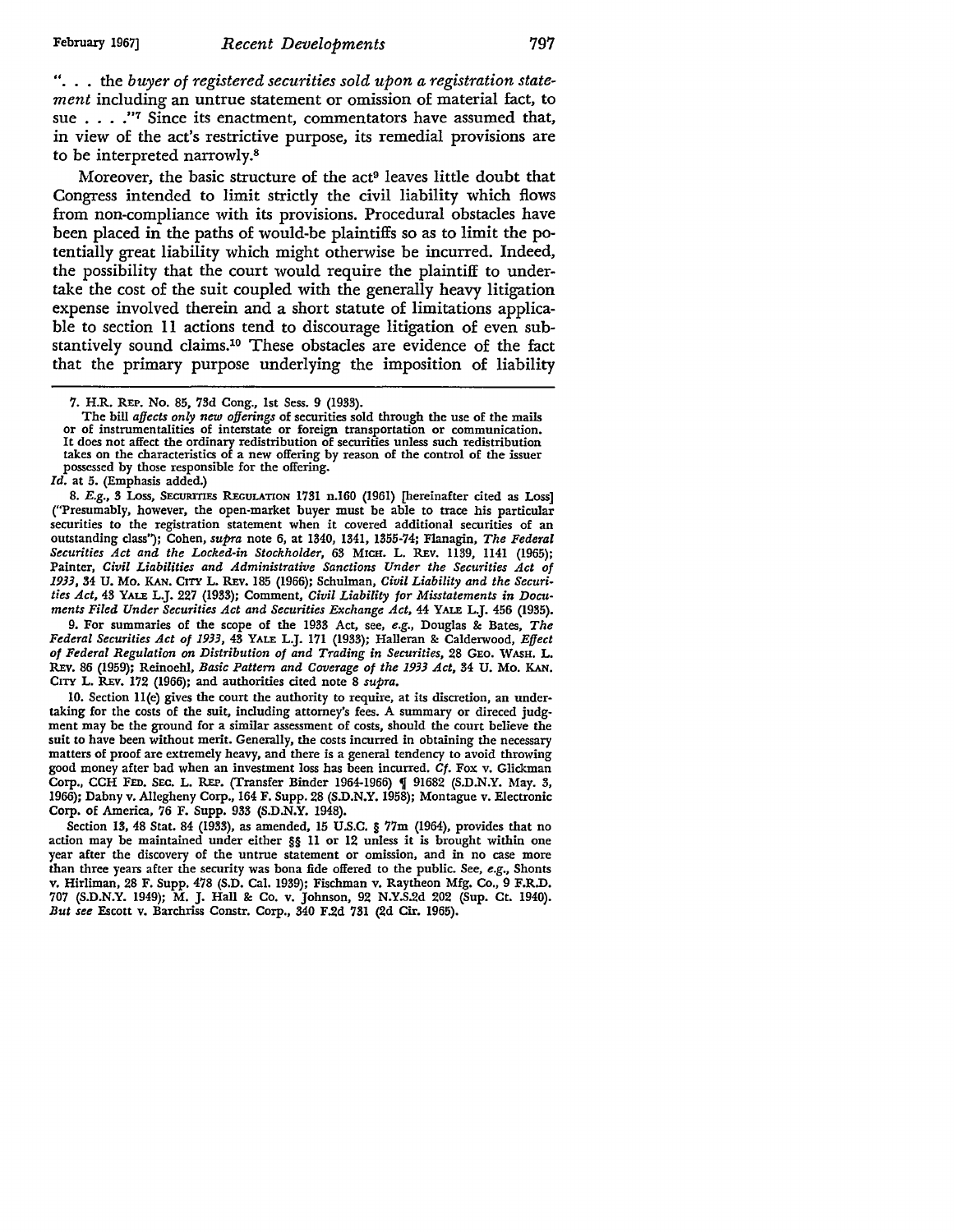under the 1933 Act is to produce an *in terrorem* or deterrent effect.<sup>11</sup> Since the act is not primarily concerned with recovery, there is no apparent reason for reading section 11 so as to provide compensation to anyone who may have suffered a loss which is traceable to the seller's misrepresentation. The court in the principal case admitted that to give a right of recovery to only those purchasers who fortuitously acquired shares from a particular registered issue while denying that same right to those who happened to buy completely fungible but unregistered shares on the open market is indeed an arbitrary distinction when viewed from the standpoint of compensation for market losses due to false registration; a distortion of the financial condition of the defendant-seller inflates the market value of its stock and the later, inevitable drop in price results in a loss to *anyone* holding that stock, regardless of whether it is stock which happened to be the subject of the registration statement alleged to have precipitated the market decline. Nevertheless, and in spite of the appeal to one's sense of equity of a right to compensation for anyone holding adversely affected shares, the arbitrary limits on the remedy provided in section 11 may be justified if the paramount purpose of the provisions is penal rather than compensatory.12 And, the penal nature of the provision is demonstrated by the fact, dis-

11. See, *e.g.,* Note, 72 YALE L.J. 406, 410 (1962), which asserts that insurance agree• ments indemnifying underwriters run counter to the 1933 Act's basic policy of holding great personal liability over the heads of those responsible for the truthfulness and competence of the registration statement. Shulman, *supra* note 8, states that:

It is not the object of the Act simply to provide a legal remedy for the investor who has bought securities upon a false representation, to compensate him for a loss incurred. Even the provisions for civil liability are calculated to be largely preventive rather than redressive.

*Id.* at 227; cf. Wogahn v. Stevens, 236 Wis. 122, 294 N.W. 503 (1940), characterizing § 11 as penal rather than remedial in nature, and therefore holding that the cause of action which it creates is unassignable.

12. SEC v. Texas Gulf Sulphur Co., 258 F. Supp. 262 (S.D.N.Y. 1965). This case demonstrates that the arbitrary nature of a remedy is irrelevant where the underlying rationale for the providing of the remedy is, in the first instance, to effect a penal sanction. The SEC complaint demanded relief in the form of an order compelling the insider defendants to offer recission and/or restitution to the person or persons from whom each of these defendants purchased stock and options or calls to purchase the company's stock during the period in which the defendants had information as to the value of the stock, which information had not yet been made public. From the standpoint of granting relief for investment injuries, the SEC proposal is clearly arbitrary; the very limited class of sellers who would be permitted to recover in such a situation had wholly personal reasons for deciding to sell their *Texas Gulf* holdings when they did. The mere fortuity that their stock was purchased by one of the defendant-insiders would not seem to give them a more equitable claim than that of any of the other *Texas Gulf* shareholders who happened to sell during the period of insider manipulation. This is clearly a case of using private compensation for a penal purpose and is a more extreme example of arbitrariness than that which is the result of the narrow interpretation of § 11 in the principal case. Indeed, in the principal case, the plaintiff is denied recovery although it has suffered a loss attributable to the alleged misrepresentations of the defendant whereas recovery in *Texas Gulf* would result in a windfall for the compensated parties.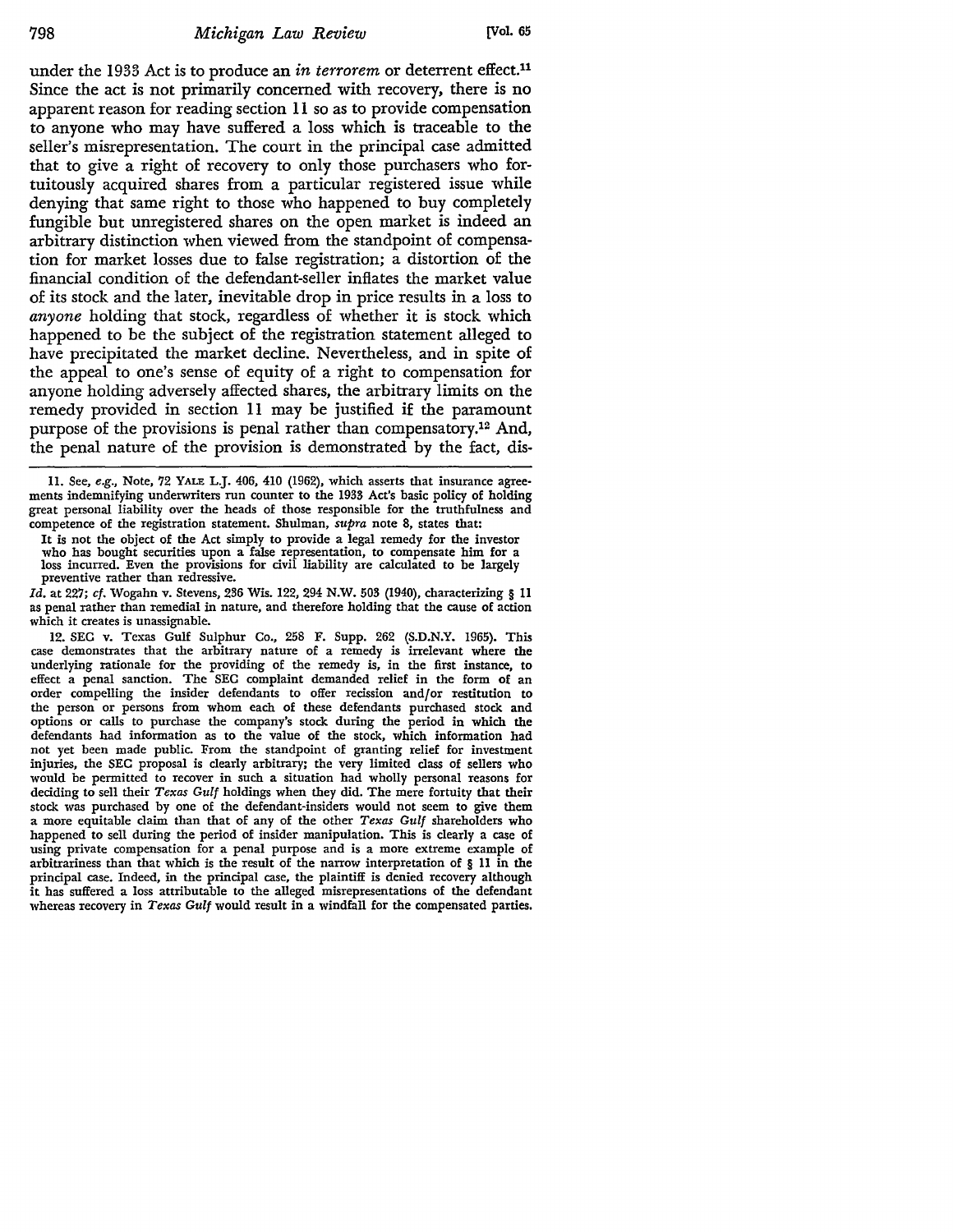cussed above, that Congress intended the provisions to serve as a deterrent.

The fact that liability may exist under section 11 without regard to whether the issuer acted in bad faith is an additional argument for limiting the scope of that section. In the principal case, for example, to hold that the issuing corporation is liable, for unintentional misrepresentations, to each of the holders of the more than 16,000,000 outstanding shares of the defendant's common stock is to extract a rather large price for mere negligence. But, this would, in fact, be the logical result of expanding section 11 to admit the plaintiff's claim. The 1933 Act should not be interpreted to allow such a devastating result since its purpose was not simply to protect the purchaser of securities, but to do so "with the *least possible interference to honest business."13* There has been only a handful of suits brought under section 11,<sup>14</sup> and yet it has been established that the act has produced a considerably high quality of disclosure;<sup>15</sup> arguably this indicates that unlimited liability is not necessary for section 11 to be an effective sanction.

Furthermore, the language of other portions of the 1933 Act supports a restrictive reading of section 11. For example, section 6(a), which stipulates which signatures are to appear on the registration statement (and upon which signatures section 11 liability may be predicated), provides that the registration statement shall be effective only as to the specific issue of securities which it purports to cover.16 Although this requirement is primarily designed to assure that new and separate statements will be filed for later issues, and

14. See generally 3 Loss 1683-92, for an extensive compilation of suits brought under the 1933 Act and an analysis of factors which account for the scarcity of adjudicated claims and recoveries. It should be noted, however, that one reason for the scarcity of § 11 litigation would seem to be the likelihood of out-of-court settlement where a § 11 claim appears to be substantively well-founded, since the virtually strict liability of the offending issuer tends to discourage the contesting of such an accusation. 15. See, *e.g.,* Cohen, *supra* note 6, at 1355:

In actual experience however, instances of liability have been remarkably few; instead, the liability provisions have had the *in terrorem* effect of creating an extraordinarily high sense of care and responsibility in the preparation of registration statements.

16. 48 Stat. 78 (1933), 15 U.S.C. § 77f(a) (1964), provides, subsequent to setting forth the procedure for filing a registration statement, that "a registration statement shall be deemed effective only as to the securities specified therein as proposed to be offered."

Section 4(3)(A), 78 Stat. 580 (1964), 15 U.S.C. § 77d(3)(A) (1964), is only consistent with the restricting of § ll(a) to registered shares. It forces a dealer to differentiate between shares newly issued and shares outstanding by requiring him to deliver a prospectus as part of any open market transaction in new shares during a 40-day period subsequent to their initial public offering.

Rule 413, 17 C.F.R. § 230.413 (1964), provides that:

the registration of additional securities of the same class as other securities for which a registration statement is already in effect shall be effected through a separate registration statement relating to the additional securities. To the same effect, see Rule 416, 17 C.F.R. § 230.416 (1964).

<sup>13.</sup> S. REP. No. 47, 73d Cong., 1st Sess. 6-7 (1933).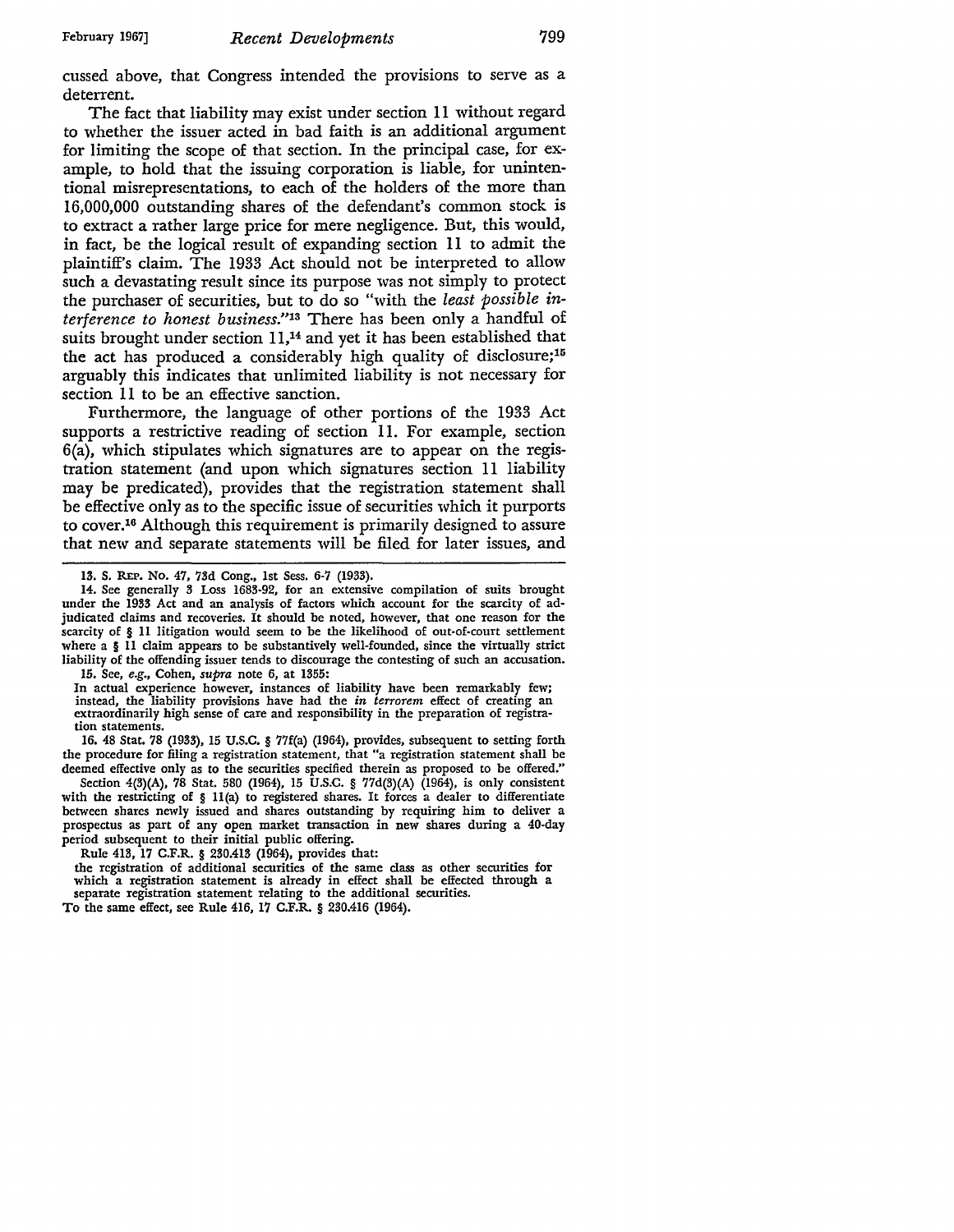although it does not expressly purport to limit liability for a single misleading statement, it is difficult to reconcile this provision with the theory that the registration of a single issue may be the basis of liability for losses incurred on an entire class of outstanding securities.

Finally, judicial precedent offers an additional, although somewhat weaker, source of authority for the court's holding in the principal case. *Fischman v. Raytheon Mfg.* Co.17 is the only prior case which makes specific mention of the class of plaintiffs entitled to recover under section 11.18 In that case, holders of common stock (stock not converted from preferred) brought an action alleging a section 11 violation. The basis of their suit was a misleading registration statement which covered an issue of preferred stock and the common stock to which it was convertible. The section 11 claim was abandoned before adjudication; nonetheless, on appeal, the Second Circuit said:

A suit under § 11 of the 1933 Act requires no proof of fraud or deceit, and such a suit may be maintained only by one who comes within a narrow class of persons, *i.e. those who purchase securities that are the direct subject of the prospectus and registration statement*  (here the purchasers of preferred stock).19

The validity of this statement has gone unchallenged, but it must be recognized that it is mere dicta.

Although there is little doubt that the court reached the proper result in the principal case, its restrictive construction of section 11 does raise some tangential questions with respect to the effectiveness and integrated application of the scheme of civil remedies created by the 1933 and 1934 Acts. Recently, concern has been engendered by the general judicial liberality in implying remedies to supplement

17. 188 F.2d 783 (2d Cir. 1951), *reversing on other grounds* 9 F.R.D. 707 (S.D.N.Y. 1949).

18. See also Barnes v. Osofsky, 254 F. Supp. 721 **(S.D.N.Y.** 1966); Rudnick v. Franchard Corp., 237 **F.** Supp. 871 **(S.D.N.Y.** 1965).

19. Fischman v. Raytheon Mfg. Co., 188 F.2d 783, 786 (2d Cir. 1951) (Emphasis added.) However, the issue of the scope of the class of plaintiffs to be compensated under § 11 was in no way before the *Fischman* court. Its holding, in fact, did no more than imply a remedy for the plaintiffs under § IO(b) of the 1934 Act; and the language concerning § 11 's scope should be read as an effort to strengthen, by showing a lack of alternative remedies, their ultimate conclusion that a § IO(b) recovery was necessary and proper.

Two cases have purported to base holdings on the *Fischman* case, but neither are on point factually. The *Rudnick* case, *supra* note 18, was a summary dismissal of a § 11 suit against an underwriter of a first issue of stock only, where plaintiff had purchased stock which was the subject of a second issue. The holding was seemingly based on a failure to show reliance where intervening financial information is available. The *Barnes* case, *supra* note 18, was a judicial approval of a stipulation of consent and agreement settlement of a § 11 suit. An objection by an outstanding shareholder to the terms of the settlement which limited recovery to those who had acquired shares identifiable to the registered issue was dismissed solely on the basis of the *Fischman* dicta.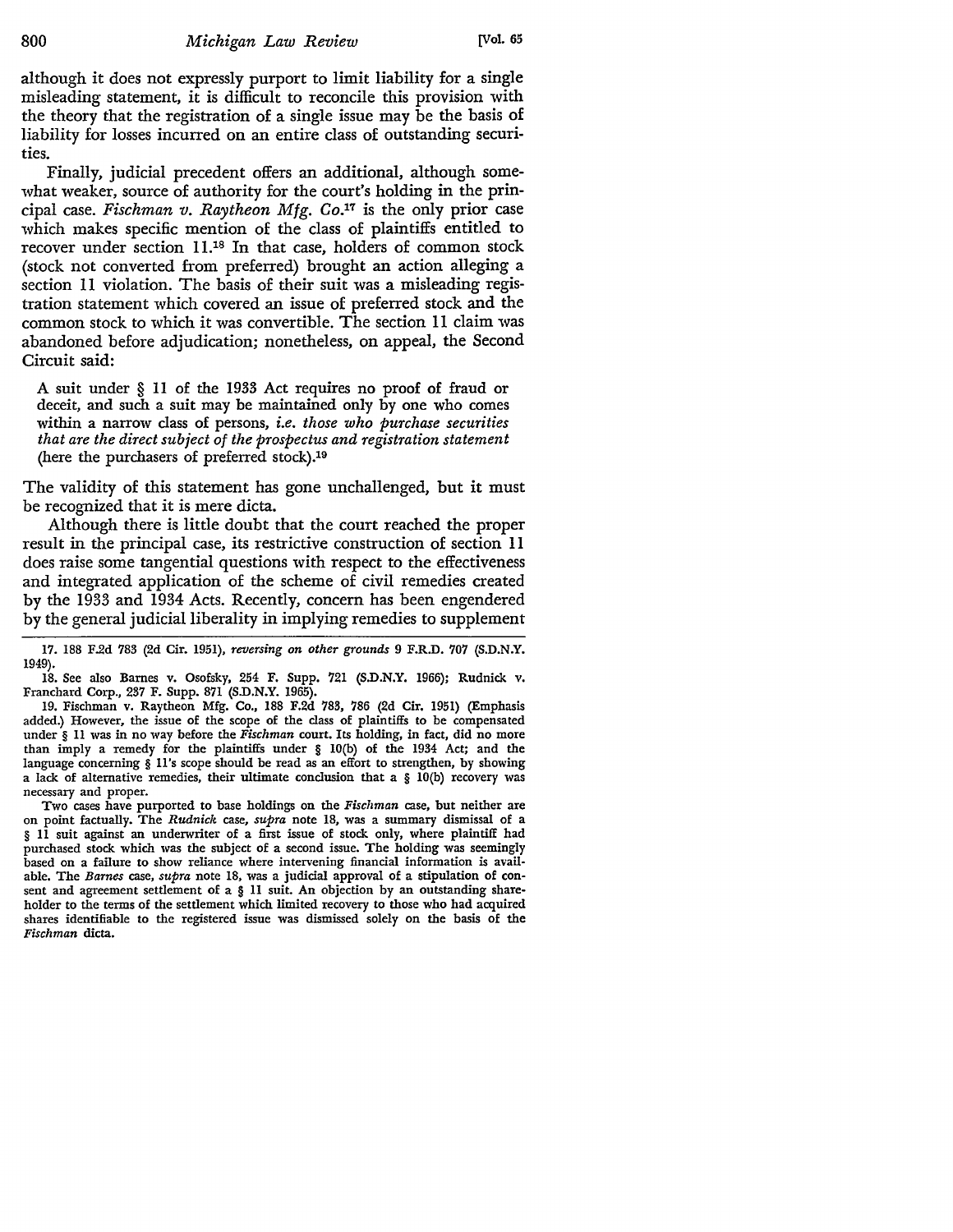those which are expressly provided.2° Consequently, the question arises as to the propriety of *implying* a remedy under other sections of the Securities Acts for a plaintiff who is properly denied relief under section 11.21 It can be forcefully argued that, since section 11 expressly deals with registration misstatement situations and is the broadest provision for recovery in this area,<sup>22</sup> a plaintiff who fails to come under its protection was not intended to have another remedy and none should be *implied* in his behalf. The breadth of the provision is evidenced by the fact that section 11 does not require elements of proof or relationships between the litigants which are necessary under other provisions relied upon by the plaintiff. For example, under the 1933 Act, section 12(1) imposes civil liability only upon those who have sold *unregistered* securities in violation of section  $5<sup>23</sup>$  and section  $12(2)$ , which imposes liability on those selling securities (regardless of whether they are required to be registered) by means of a prospectus or oral communication containing an untruth or omission of material fact, contains a privity requirement.<sup>24</sup> Moreover, under the 1934 Act,<sup>25</sup> section  $9(e)$  recovery

20. A discussion of the remedies implied from § 17(a), 48 Stat. 84 (1933), as amended, 15 U.S.C. § 77q{a) (1964), under the 1933 Act and § IO(b), 48 Stat. 891 (1934), 15 U.S.C. § 78j(b) (1964), as implemented by Rule lOb-5, 17 C.F.R. § 240.l0b-5 (1964), is not intended to extend beyond the noting of their existence and the fact that the principal case discusses rule lOb-5 as the basis of a possible remedy for the present plaintiff. See notes 28 & 32 *infra* and accompanying text.

21. *Cf.* note 4 *supra,* citing other sections of the Securities Acts which have been pleaded in the present case.

22. One of the purposes of the civil liability provisions of the 1933 Act was to broaden the action of common law deceit. Rosenberg v. Hano, 121 F.2d 818, 819 (3d Cir. 1941). For an early analysis of the specific ways in which § 11 is an improvement over common law recovery, see Note, 38 MICH. L. R.Ev. 1103 (1940). See generally 3 Loss 1682-92, 1721-42. Liability under § 11 is imposed jointly and severally upon different classes of defendants responsible in various ways for the truth of the registration statement. As to the issuer of the securities, liability is virtually absolute if the statement is shown to contain a material misstatement or omission; neither privity, reliance, nor scienter is a requisite element of the plaintiff's case. Section ll(a) provides that suit may be brought against:<br>(1) every person who signed the registration statement; (2) every person who was

a director of (or person performing similar functions) or partner in, the issuer at the time of the filing of the part of the registration statement with respect to which his liability is asserted; (3) every person who, with his consent, is named in the registration statement as being or about to become a director, person performing similar functions, or partner; (4) every accountant, engineer, or appraiser, or any person whose profession gives authority to a state has with his consent been named as having prepared or certified any part of the registration statement, or as having prepared or certified any report or valuation which is used in connection with the registation statement, with respect to the statement in such registration statement, report or valuation, which purports to have been prepared or certified by him; (5) every underwriter with respect to such security.

23. 48 Stat. 84 (1933), as amended, 15 U.S.C. § 771(1) (1964).

24. 48 Stat. 84 (1933), as amended, 15 U.S.C. § 771(2) (1964). This section contem• plates only a suit by a buyer against the immediate seller, typically the dealer who made the sale. But "controlling persons" under § 15 may possibly also be held liable. However, such suit would, practically speaking, also require proof of scienter. See generally 3 Loss 1699-1721.

25. *Cf.* note 6 *supra.*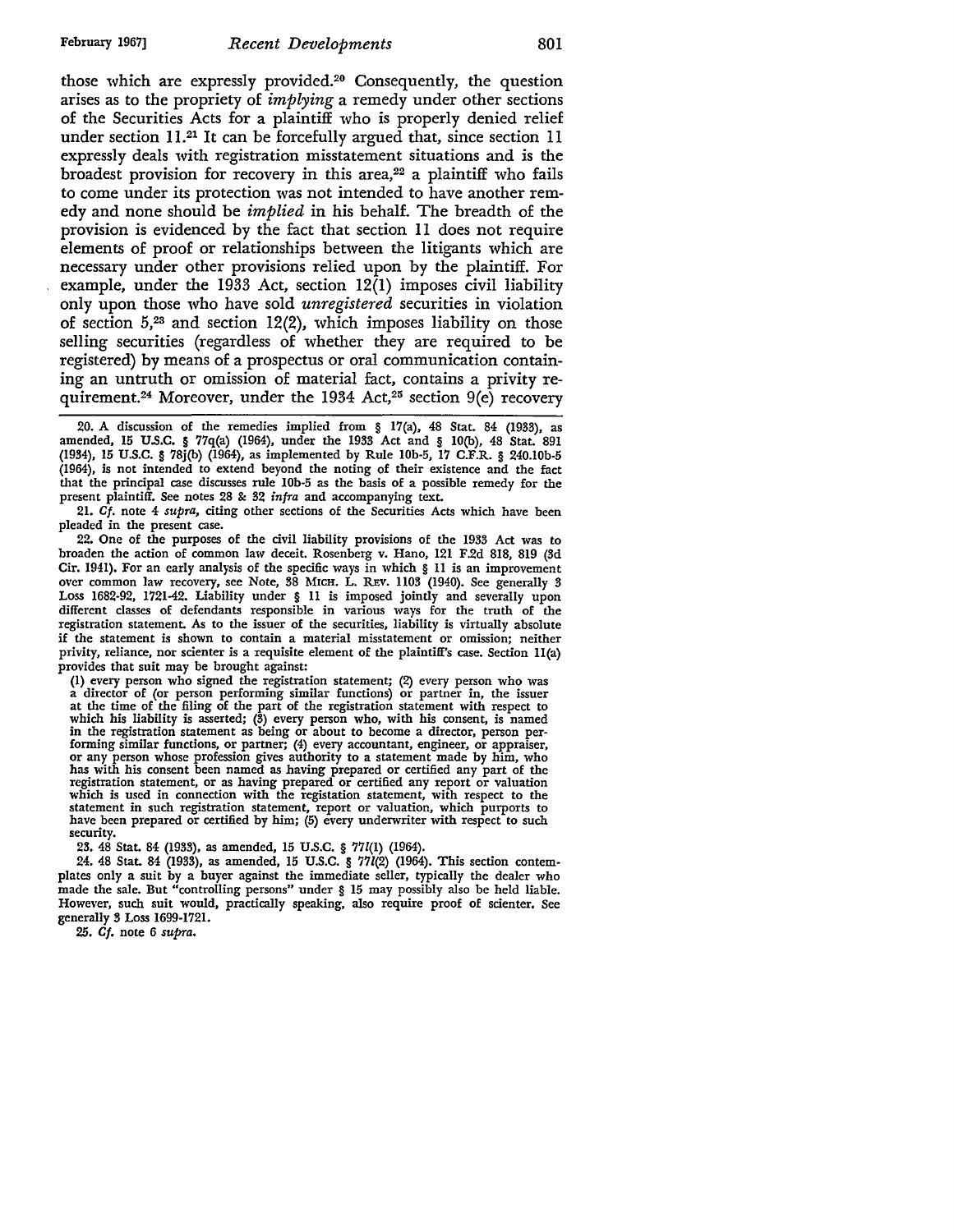is predicated upon proof of a willful misstatement and proof that such misstatement actually caused the securities to drop in value,<sup>26</sup> while section 18(a) requires, in addition, proof that the plaintiff relied upon the misstatement.27 Since these requirements of willfulness, causation, and reliance impose an almost impossible burden of proof on any plaintiff, it is not surprising to find a dearth of litigation under these latter two sections. This is not to suggest that, because neither the 1933 nor the 1934 Act provides a substitute remedy in cases where section 11 is not applicable, the court in the principal case should have construed that section so as to permit plaintiff to recover. Nor should it move the court to  $imply$  a substitute remedy.

However, the fact is that other courts have already significantly expanded civil remedies for investment injuries beyond the restricted rights of action expressly provided by Congress, by implying a right of action for both injured purchasers and sellers of securities under section 10(b) and rule 10b-5 of the 1934 Act.<sup>28</sup> The rule simply declares "unlawful" any fraudulent scheme or misrepresentation effec• tuated through interstate commerce.29 The implied right of action under the rule has been held to be concurrent with the express provisions of the 1933 and 1934 Acts,<sup>30</sup> but is not subject to their proce-

26. 48 Stat. 890 (1934), 15 U.S.C. § 78i(e) (1964). This section deals with specific prohibitions against manipulation of prices of securities registered on a national securities exchange, and the liability runs in favor of anyone who has purchased or sold a security at a price affected by the prohibited acts or transactions. See generally 3 Loss 1747-51.

27. 48 Stat. 897 (1934), as amended, 15 U.S.C. § 78r (1964). This section imposes liability for filing any false or misleading statement, report, or document pursuant to the provisions of the Act. See generally 3 Loss 1751-54.

28. See note 20 *supra.* Among the many excellent discussions and analyses of Rule 10b-5's impact on securities regulation and civil liability are: Klein, *The Extension of a Private Remedy to Defrauded Securities Investors Under SEC Rule I0b-5,* 20 U. MIAMI L. REv. 81 (1965); Ruder, *Civil Liability Under Rule I0b-5: Judicial Revision of Legislative Intent?,* 57 Nw. U.L. REv. 627 (1963); Simpson, *Investors' Civil Remedies*  Under the Federal Securities Laws, 12 DE PAUL L. REV. 71 (1962).

The classic analysis of the many anomalies presented by the judicial implication of remedies which would not otherwise exist under the scheme of federal securities regulation is by Professor Loss, 3 Loss 1778-97.

29. The rule provides:

It shall be unlawful for any person, directly or indirectly, by the use of any means or instrumentality of interstate commerce, or of the mails, or of any facility of any national securities exchange,

(1) to employ any device, scheme, or artifice to defraud, material fact necessary in order to make the statements made, in the light of the circumstances under which they were made, not misleading, or

circumstances under which they were made, not misleading, or (3) to engage in any act, practice, or course of business which operates or would operate as a fraud or deceit upon any person,

in connection with the purchase or sale of any security.

30. Fischman v. Raytheon Mfg. Co., 188 F.2d 783 (2d Cir. 1951), was the landmark decision giving the buyer a remedy under rule l0b-5. That case held that it was necessary to allege fraud in addition to the material misstatement which is the basis of a § 11 action. However, later cases have considerably undermined the concept of fraud, bringing it closer to the language of clause (2) of the rule, note 29 *supra.* It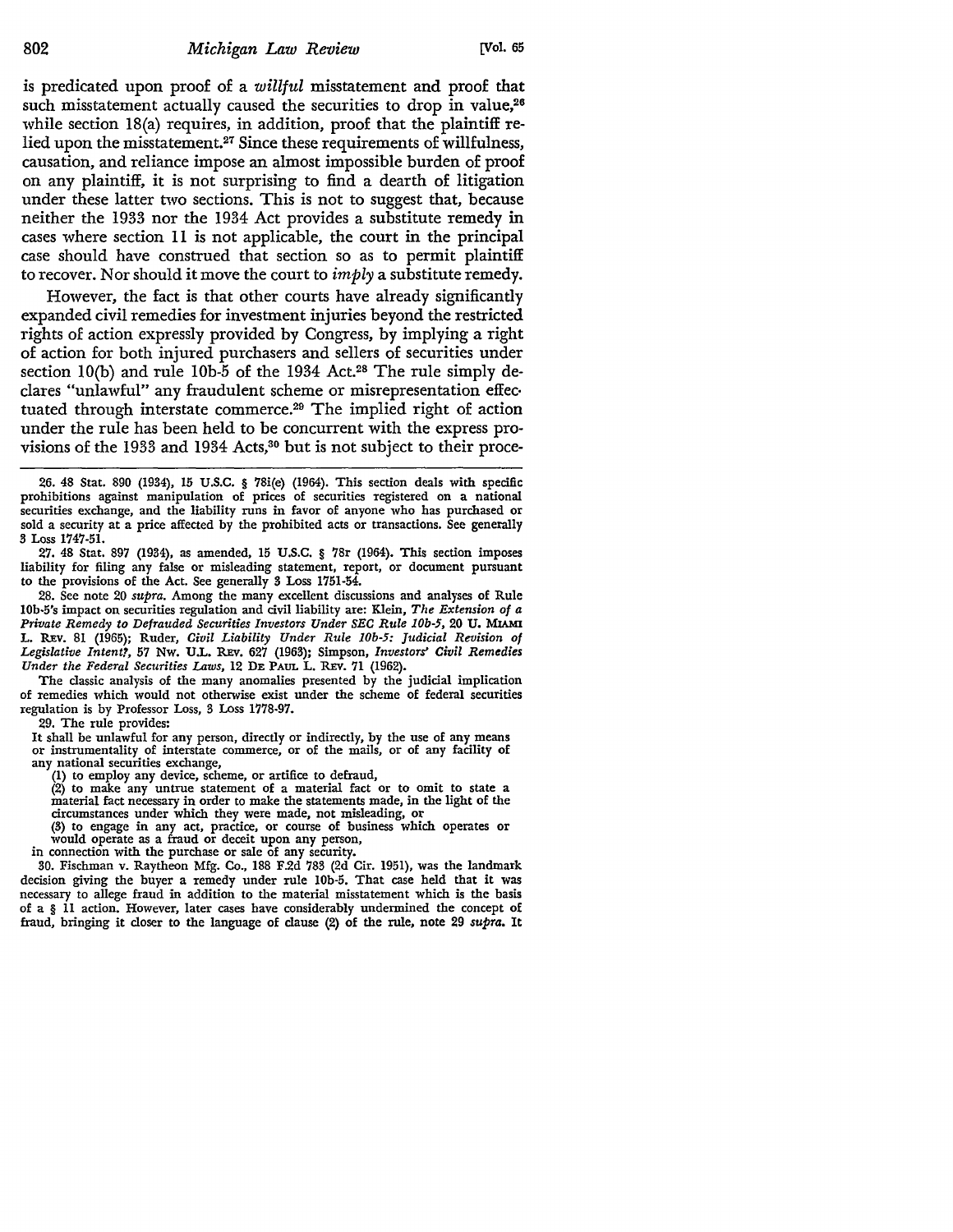dural and substantive restrictions.31 Consistent with the recent judicial trend, the court in the principal case indicated that the misstatements and omissions in the registration statement filed by defendants might well constitute the quasi-fraud required for recovery under rule IOb-5.32 Whether plaintiff may ultimately recover on the basis of this implied right of action is not known at the present time, and no attempt to predict the matters of proof that might be required of it or the extent of its possible recovery thereunder will be under-

should be noted that his language bears a striking resemblance to that which describes actionable conduct under § ll(a). See, *e.g.,* Texas Continental Life Ins. Co. v. Bankers Bond Co., 187 F. Supp. 14, 23 (W.D. Ky. 1960), which states:

A plaintiff purchaser need only prove that a statement in a prospectus or oral communication is in fact false or is a misleading omission and that he did not know of such untruth or omission.

Note, 63 MICH. L. REv. 1070 (1965), examines the holding of Trussell v. United Underwriters, Ltd., 228 F. Supp. 757 (D. Colo. 1964), as representative of a growing number of decisions permitting a buyer's suit under rule lOb-5, including suit for alleged misstatements and omissions under clause (2) of the rule, note 29 *supra.* 

31. See note 10 *supra*, setting forth the strict requirements of the statute of limitations and the undertaking for costs under § 11. See Ellis v. Carter, 291 F.2d 270 (9th Cir. 1961), for an excellent discussion of the unavoidable clash between the various restrictions which are placed on the remedies expressly created by Congress and the negation of these restrictions by a remedy implied under rule lOb-5.

Section 11 has previously been circumvented by the lOb-5 route to the extent that the statute of limitations requirement has been negated by a proceeding under rule !Ob-5 which is controlled by the typically longer state statute of limitations. Fischman v. Raytheon Mfg. Co., 188 F.2d 783 (2d Cir. 1951). Indeed this is the anomaly of the implied right of recovery for the injured buyer under the rule, *i.e.,* when conduct which is actionable under § 11 of the 1933 Act becomes actionable under rule lOb-5, there is a circumvention of the restrictive conditions under which the buyer's suit was intended to be conducted. Sinlilarly, the rule undermines the same restrictions which are also incident to § 12(2) of the 1933 Act. Trussel v. United Undenvriters, Ltd., *supra* note 30, is a good recent example of the trend toward accepting the inherent anomalies involved in applying rule !Ob-5 to conduct otherwise actionable under the more restrictive provisions of the 1933 Act.

Since the decision in Fischman v. Raytheon Mfg. Co., *supra,* numerous other cases have recognized the right of a "defrauded" buyer to sue under rule 10b·5 free of the restrictions imposed by the 1933 Act. See, *e.g.,* Royal Air Properties, Inc. v. Smith, 312 F.2d 210 (9th Cir. 1962); Boone v. Baugh, 308 F.2d 711 (8th Cir. 1962); Matheson v. Armbrust, 284 F.2d 670 (9th Cir. 1960); Ellis v. Carter, *supra;* Dauphin Corp. v. Redwall Corp., 201 F. Supp. 466 (D. Del. 1962); Texas Continental Life Ins. Co. v. Bankers Bond Co., 187 F. Supp. 14 (W.D. Ky. 1960); Greenwich Sav. Bank v. Shields, 131 F. Supp. 368 (S.D.N.Y. 1955).

32. But terms such as "fraud" and "deceit" appearing in the Investment Advisor's Act of 1940 have been construed by the Supreme Court in accordance with the legislative purpose which was to "substitute a philosophy of full disclosure for the philosophy of *caveat emptor* . . . ." S.E.C. v. Capital Gains Research Bureau, 375 U.S. 180, 186 (1963) . . . . The Court made it clear, in reversing an *en banc* decision of this Circuit, that the underlying legislative should not be construed in the early common law technical sense. Rather the tendency of later cases  $\ldots$  was to merge the "proscription against non-disclosure into the general proscription against fraud, treating the former, in effect, as one variety of the latter."

The exhibits introduced on this motion seem to lend some support to the plaintiff's allegation of nondisclosure or suppression of information material to an evaluation. Principal case at 882.